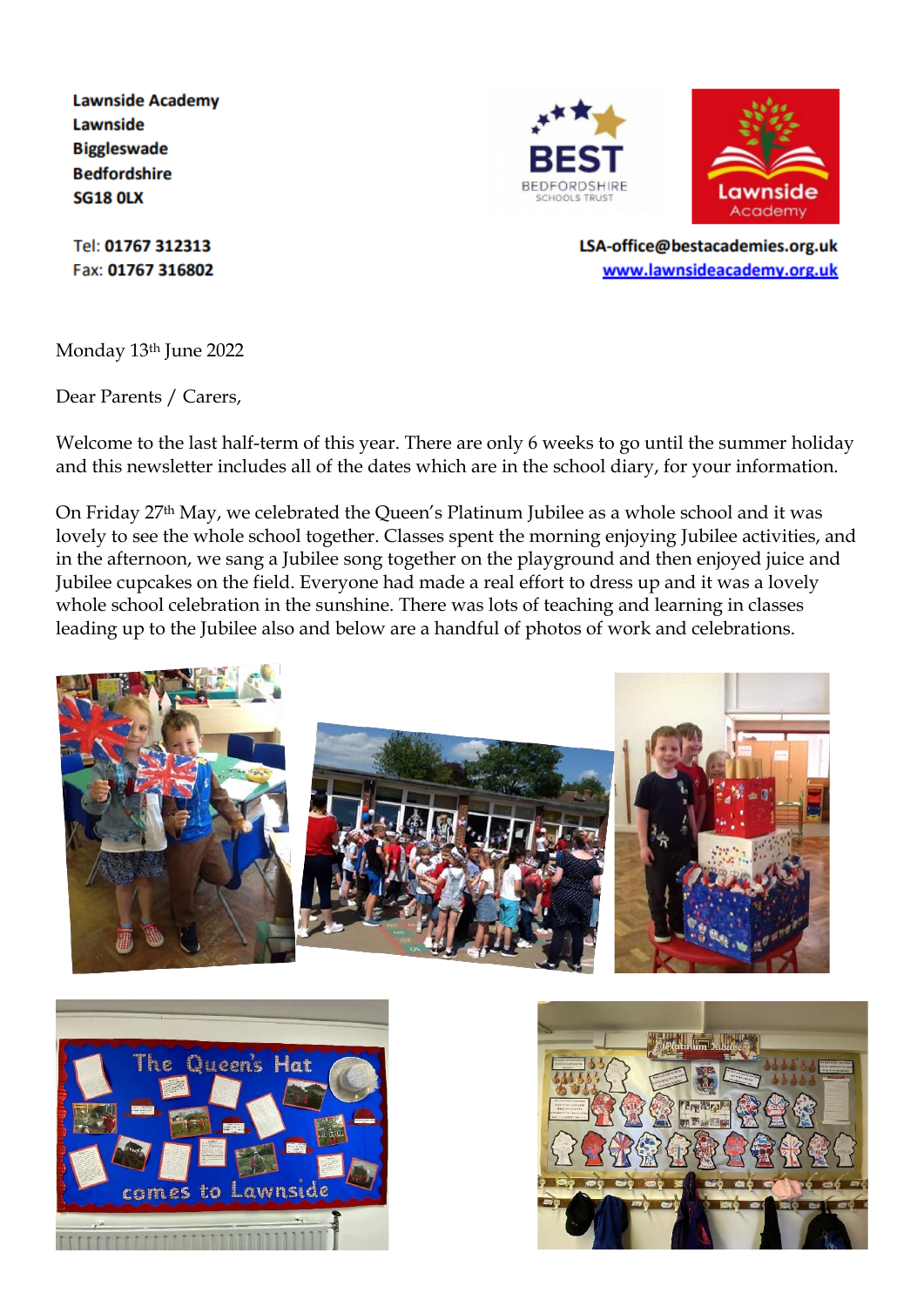Congratulations to Ella in Willow class who won our Spring Easter Hunt. Well done and thank you everyone for taking part; we were very impressed with all of your entries.

Below is our attendance for the end of May, by year group. Our whole school attendance is 89.19% and our whole school attendance target is 96%. Our whole school attendance has increased since our main COVID absence period in the second half of the autumn term, so thank you and well done everyone.



Miss Holden would like to share that Birch class are World Record holders again - this time for the most amount of people to participate in a multiplication tables challenge. Well done Birch class.

KS2 staff would like to say a huge "well done" to all the children in KS2 for their wonderful efforts in completing their Mile Challenge, walking nearly 400 miles between them in 5 days which was really good going.

Thank you to all of you who have collected sponsors for their efforts. We would be very grateful if you could send the sponsor money into school once you have collected it. Thank you very much.



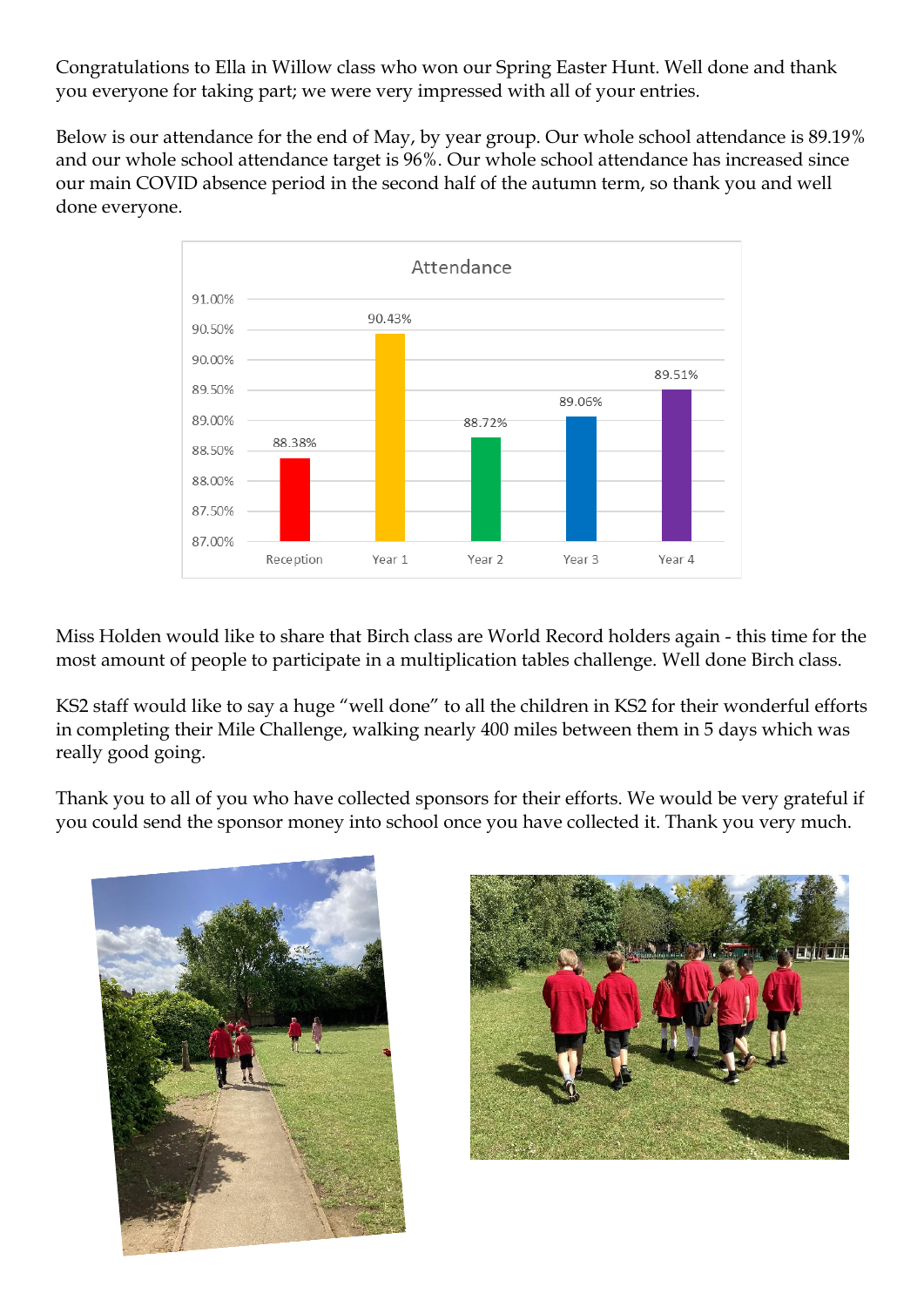## **Help maximise Lawnside's income:**

All children in reception class and years 1 and 2 are eligible for a free school meal, but schools receive extra funding called the pupil premium for children from families who receive a qualifying benefit for free school meals.

If you have a child in **any year group** in school and you get a qualifying benefit for free school meals, please contact Central Bedfordshire Council on 0300 300 8306 (option 4). The information you provide will only be used to increase the school's income and will remain confidential. **This additional income can then be used to provide additional teaching and learning and/or enrichment activities.**

The qualifying benefits to receive free school meals for children are:

*Universal Credit (provided you have an annual net earned income of no more than £7,400, as assessed by earnings from up to three of your most recent assessment periods) Income Support Income-based Jobseeker's Allowance Income-related Employment and Support Allowance support under Part IV of the Immigration and Asylum Act 1999 the Guarantee element of State Pension Credit Child Tax Credit (provided you are not also entitled to Working Tax Credit and you have an annual gross income of no more than £16,190) Working Tax Credit run-on (paid for four weeks after you stop qualifying for Working Tax Credit)*

When you call to apply for free school meals, please have the following information ready:

*National Insurance numbers and dates of birth for you and your partner Dates of birth for your children If you receive support from the National Asylum Support Service, your NASS number*

**Please note – this is for all children (reception to year 4) – not just year 3 and year 4.**

**In the school holidays, the government has been giving food vouchers to families / children in receipt of free school meals. This has not been confirmed for the summer holiday as yet but if this is the case and you sign up then you may be entitled to these too.**

Please can we remind you to book your child's school dinners before midnight on Saturday for the following week. Innovate will not be providing a school dinner moving forwards if it has not been booked (due to increasing non-payments of meals provided). If you have not booked your child's school dinner you will be telephoned and asked to bring in a packed lunch.

A huge thank you to everyone – staff, children and parents for making our 'Ice Cream Fridays' a massive success. You have raised a significant amount of money for Lawnside (as well as being able to enjoy this Friday afternoon treat).